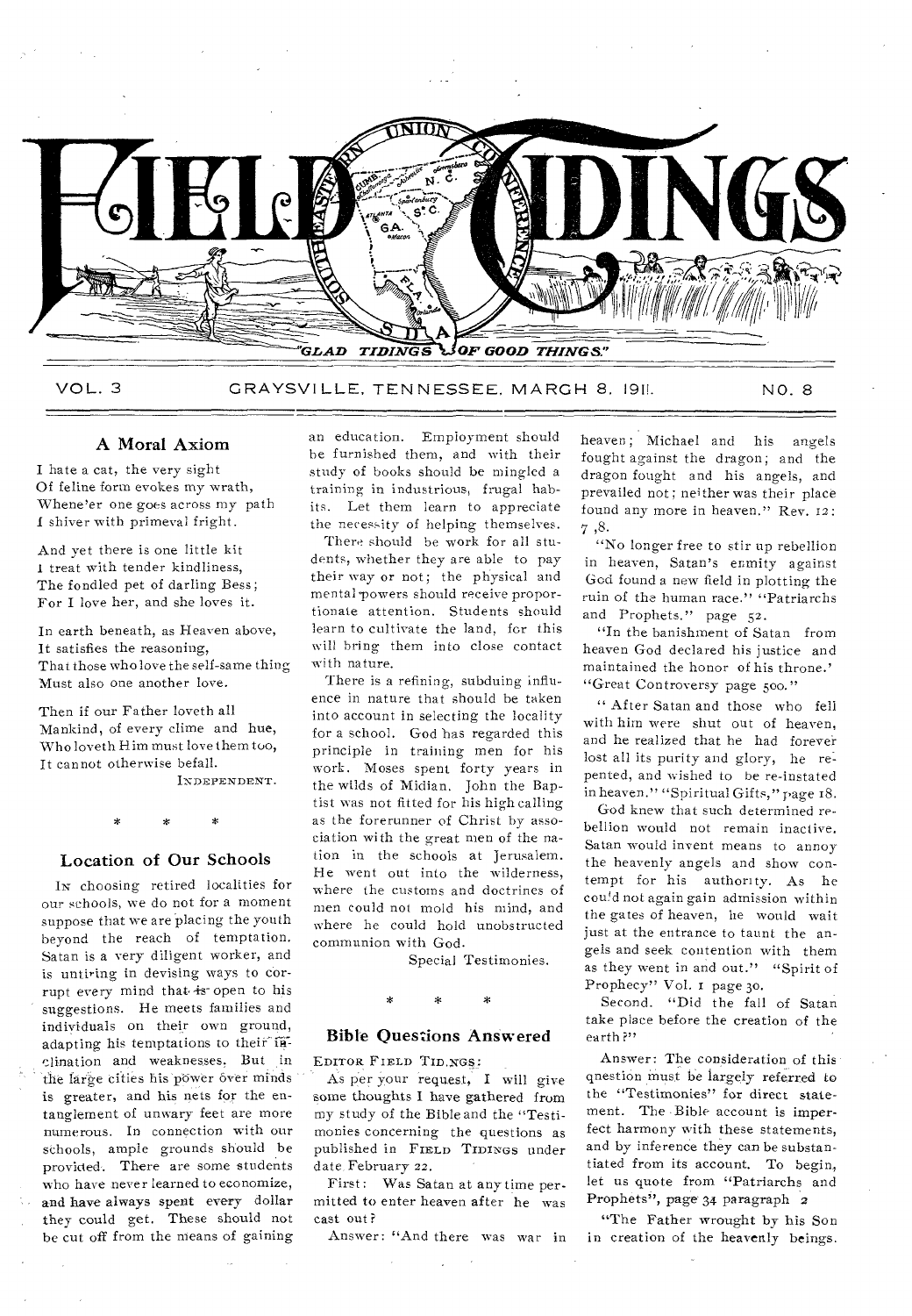By Him were all things created . . ." Col. 1:16.

Lucifer was one of the beings thus created, and was given an exceedingly exalted position among the angels, which, in point of glory, was next to Christ; but by continually beholding his own glory he became self-centered and self-exalted.

"Little by little, Lucifer came to indulge the desire for self-exaltation." Ibid. page 35. Compare Isa. 14;93,  $-14$ , and Eze. 28:12-15. "Now the perfect harmony of heaven was broken . . . . . . . In heavenly counsel the angels pleaded with Lucifer Lucifer allowed his jealousy of Christ to prevail, and became the more determined. To dispute the supremacy of the Son of God, and thus to impeach the love of the Creator became the purpose of this prince of angels. . . . . The King of the universe summoned the heavenly hosts before Him, that in their presence He might set forth the true position of his Son, and show the relation he sustained to all the created beings. . . . Before the assembled inhabitants of heaven, the King declared that none but Christ, the only begotten, could fully enter into his purposes, and to Him it was committed to execute the mighty counsels of his will. The Son of God had wrought the Father's will in the creation of all the hosts of heaven; and to him, as well as to God, their homage and allegiance were due. Christ was still to exercise divine power in the creation of the earth, and its inhabitants.. . . The angels joyfully acknowledged the supremacy of Christ. . . Lucifer bowed with them, but in his heart there was a strange conflict. . . Why, questioned this mighty angel, should Christ have the supremacy? Why, is He honored above Lucifer? Leaving his place in the presence of the Father, Lucifer went forth to diffuse a spirit of discontent among the angels. . . Taking advantage of the loving, loyal trust reposed in him by the beings under his command, he had so artfully instilled into their minds his own distrust and discontent, that his agency was not discerned. . . While secretly fomenting discord and rebellion, he, with consummative craft, caused it to appear as his sole purpose to promote loyalty, and to preserve harmony and peace. The spirit of dissatisfaction thus kindled, was doing its baleful work. . . In great mercy, according to the divine character, God bore long with Lucifer. . . He had not at that time fully cast off his allegiance of God."

The quotations are taken from page thirty-six to thirty-nine inclusive, of "Patriachs and Prophets." Because of the shortness of space, only a few of the most explicit statements have been made. Since it is not wise to answer this question dogmatically, the writer has preferred just to make the quotations from the"Testimonies" which touch upon the question, and allow the reader to answer the question for himself.

Quoting from "Spirit of Prophecy," Vol. 1, chapter 1, page 19, par. I.

"Satan was envious of Christ, and gradually assumed the c om m and which devolved upon Christ."

"Especially was His Son to work in union with Himself in the anticipated creation of the earth. . . . Satan was envious and jealous of Jesus Christ, yet, when all the angels bowed to Jesus to acknowledge His supremacy and high authority and right to rule, Satan bowed with them." page 18.

*(to be continued next 'week)* 

# $*$  \*

#### **Items From The Institute**

THE ministerial institute appointed for Knoxville, Tenn. to begin February 24, opened on time, with an informal meeting on the evening of the 23rd. An address of welcome was given by Judge Cyrus Simmons, and followed by short talks from Elders A. G. Daniells, W. W. Prescott, and G. B. Thompson.

The Daily Program is as follows: Breakfast, *7* A. M. Round Table Talk, 9 to 10:15. Bible Study, to:15 to 12. Dinner, 12:30 P. M. Bible Study,  $2$  to  $3$ , and  $3:15$  to  $4:15$ . Lunch, 6.

Preaching, *7:30.* 

At present writing, every conference in the Union is represented except Louisiana, but many more are expected.

The burden of the studies given by Professor Prescott, is "The danger that threatens us as a people, and how to escape them"; and of those given by Elder G. B. Thompson, "The work and power of the Holy Spirit, and our need of receiving Him."

Every minister, Bible worker, or

other conference laborers should come to this institute if possible. The Lord is surely revealing himself in great fullness.

CHAS. THOMPSON.

#### **North Carolina Items**

WE are glad to say that the Lord has providentially overruled in the work at Raleigh. Last reports are that no Sunday legislation has been enacted, and that the probabilities are that none of the- four Sunday bills that have been introduced will become laws.

Elder R. T. Nash reports six persons who have signified their decision to keep the Sabbath, as a result of ten-days' meeting at La-Grange. This is a great encouragement to the lone sisters who have faithfully lived the truth there for eleven years.

Elders Geo. M. Brown, W. L. Killen, R. T. Nash, and Brother J. H. Allran are attending the ministerial institute at Knoxville.

The tithe for the first eight months of the present conference year is about \$45o.00 more than for the corresponding months of the last conference year. Let all work to increase the flow of means into the treasury that God's work may not be crippled for the lack of funds.

"The Lord loveth a cheerful giver."

The canvassers' institute is now in session at Greensboro. Brethren, pray that it may be a source of great blessing to those who attend. We are glad that Brother Cole is able to be present. Elder **M.** H. Brown will give the Bible instruction

Brother Campbell and Grubb, new Sabbath-keepers at High Point, are planning to enter t h e w or k. Brother Campell has already done successful work with "The Watchman," and Brother Grubb will go out with some good book after the Greensboro institute. Another brother belonging to the new company at High Point recently sent in \$136.29 tithe, and foreign mission offerings. These are certainly encouraging results of the work there.

Have you subscribed for FIELD TIDINGS? The subscription price is reduced to twenty-five cents, while the paper contains about one third more reading than formally: and in its new dress is certainly very pleasing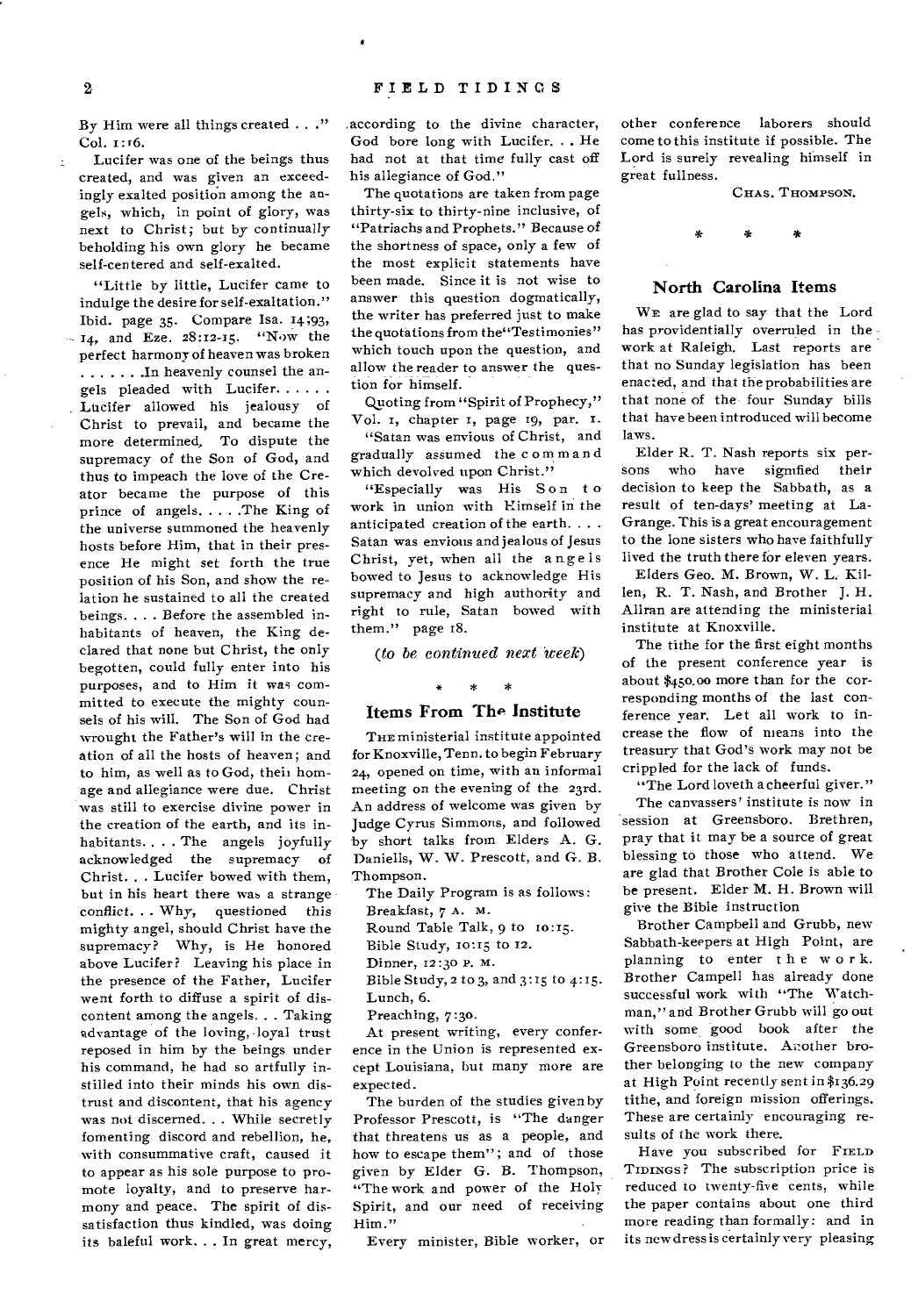$\label{eq:2.1} \left\langle \Psi_{\alpha} \right\rangle = \left\langle \psi_{\alpha} \right\rangle = \left\langle \psi_{\alpha} \right\rangle = \left\langle \psi_{\alpha} \right\rangle = \left\langle \psi_{\alpha} \right\rangle$ 

in appearance. Do not wait. Hand<br>in your subscription at once. You in your subscription at once. will not get the paper after March 31 unless you subscribe.

#### Georgia

FOLLOWING the canvassers' institute at Macon, Ga., which closed February 9, I went to Cordele, and spent one day. While there, I met with the company of believers recently brought out by Brother C. G. Manns. Among the company are two teachers who are bringing the truth before their schools. Brother Manns is at present continuing his efforts in a diferent part of the country.

I visited the Dixie church next, spending several days. We used the school-house three nights, as it is located nearer the town than our church. The house was full every night.

I spent two nights and one day with Brother Winn at Nashville, Ga. Brother and Sister Winn were patients at the Atlanta sanitarium last summer, and became interested in present truth. They purchased some books, and continued to investigate, until fully convinced that they must obey. They are now rejoicing in the light.

I next visited the company at Ty Ty, spending Sabbath and Sunday, February 18 and 19. The brethren there have recently erected a neat church house. While it is not completed, it is being used for services. The house was well filled at every service. We were glad to welcome to the little company a Baptist minister, who has kept the Sabbath a number of years, but did not hold to other points of truth until recently. He was helped to see the word more clearly in Brother Carl Maxwell's recent meetings.

We are now attending the ministerial convention at Knoxville. The Lord is in the effort, and all are being strengthened for better service.

We are planning to run three tents as soon as the weather permits.

C. B. STEPHENSON.

## $\mathbf{x}$

#### South Carolina Items

GEORGE JEYS of Campobello called at the office one day this week.

Brother and Sister A.H. Evers of

Spartanburg spent last Sabbath with the Cherokee church.

The mission school at Greenville reports a poor attendance for February on account of small-pox. We hope all will make a good recovery and a better record for March.

Our Ingathering Fund needs only a small amount to reach the \$200.00 mark. Are there not a few papers on hand among some of our people that can still be used and so make up the amount ?

We try to furnish all of our isolated Sabbath-keepers and any others who wish them with the "Monthly Missionary Readings." If you are not getting a copy send your name and address to the conference office and we will mail them regularly.

The total receipts for February were \$351.18 of which \$115.89 is tithe. We are glad that a small portion belongs to the FIELD TIDINGS fund and hope that others will remember us with a remittance in the near future. The best we are able to do, the balance is always on the wrong side of the account.

#### $\ddot{\mathbf{r}}$

#### Night Letter From The Knoxville Instititute

ABOUT forty in attendance.

Elders Daniells, Prescott, Thompson, Salisbury, are instructors.

Excellent lessons. Good interest. City people friendly. Liberal news-

paper reports daily.

Subjects: Daniells—Methods, Prescott—Message, Salisbury—Messengers, Thompson—Holy Spirit.

Four studies daily.

Preaching for public at  $7:30$  P. M. Cafeteria well patronized.

Prices fair.

Everybody well. Absentees losing much.

Better come yet.

T. H. JEYs.

#### Florida hems

THE little company at Leesburg were favored last Sabbath with a visit from Elder Chas. Parmele and wife.

Last Sunday two of the patients at the sanitarium were baptized. One of these who came as a patient, is now taking the nurse's course.

Brother A.D. Gilbert who is over\_ seeing the work in Tampa, is now holding Sunday night meetings in the church. There is a good attendance from the outside.

The tent is now being put in readiness for the tent effort to be conducted in Jacksonville by Elder R. W. Parmele. Let us often remember this important meeting at the throne of grace. Jacksonville is one of the largest cities in our conference, and we are instructed at this time to make special efforts for the cities.

Brother Allen Walker, our state agent, is now visiting the churches in our conference in the interest of the canvassers' institute soon to be held in Jacksonville. We trust all will give Brother Walker a cordial welcome, and aid him in this worthy enterprise, by putting him in touch with all those who should be in the canvassing work.

#### Tuberculosis Day

ALL the popular churches in the United States have been asked to set apart April 30, 1911, as tuberculosis day—to make "the white plague" on that day the subject of discourses. The object is to study ways by which consumption way be prevented, and the best methods of treatment. It is now estimated that on April 30, over 200,000 churches in the United States will give special attention to the importance of all studying ways by which the "great white plague" may be checked.

This effort on the part of the churches affords us an excellent opportunity to do some good successful work with our health literature—the "entering-wedges" for the full message, especially "Life and Health," as it is now giving special attention to "Home Cure of Consumption," and will be especially strong on this point during the months of March, April and May. These numbers will not only be good sellers, but will be a great help to the people, and bring good returns to our special evangelical work. Who will now plan to use this favorable opportunity?-

#### To Subscribers

IF you have paid your subscription to FIELD TIDINGS, you need not worry because of the letter sent out by Elder Thompson. His letter has special reference to those who have been getting the paper free of charge. Send your twenty-five cents to your conference secretary who will see that you get the paper.